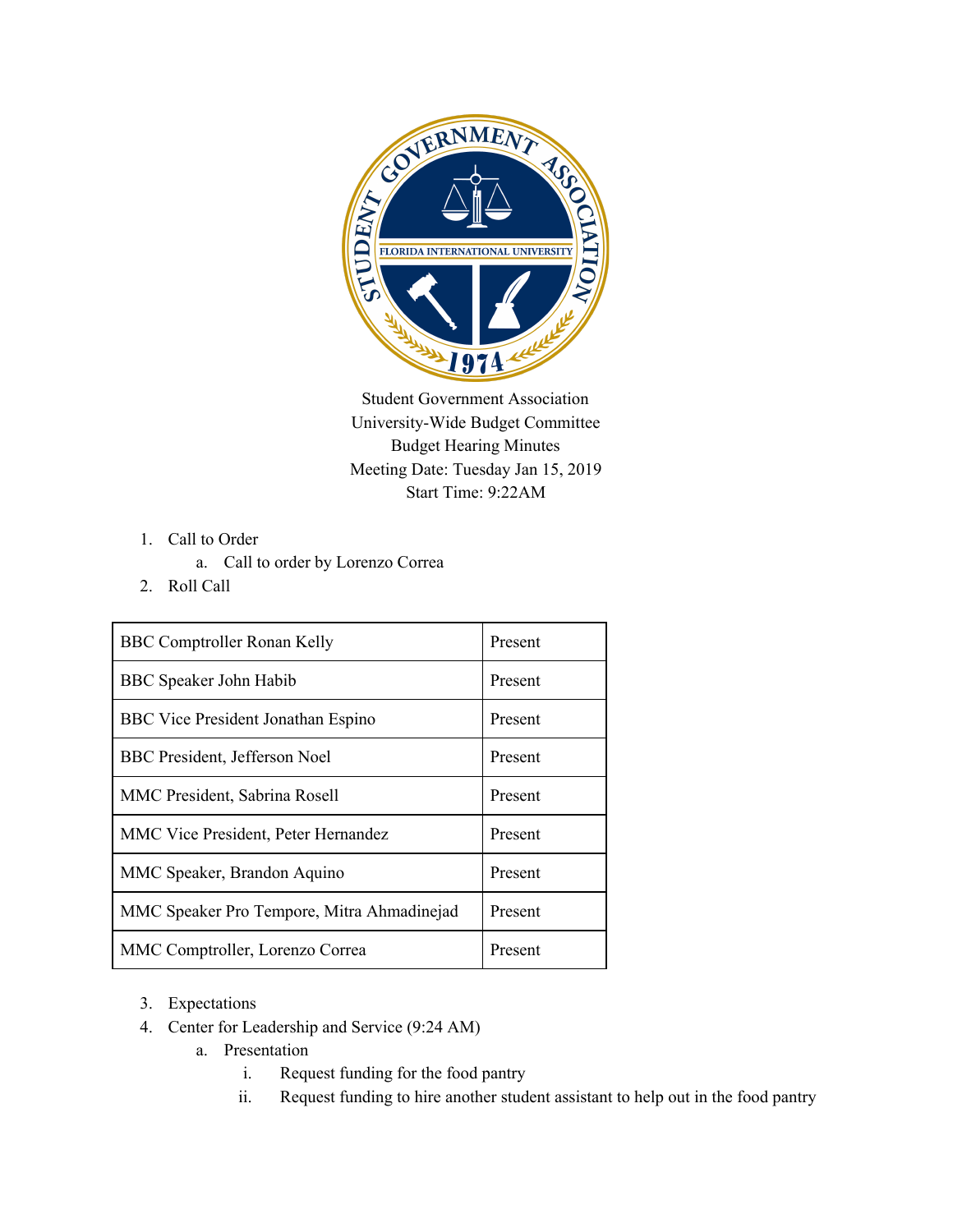- b. Questions (9:29 AM)
	- i. Sabrina Rosell: What is any development that has been made with partnership Publix or any donors? We are looking into partnering with Feeding South Florida, they provide food for lower cost, but they do have certain fees.
	- ii. Anthony DeSantis? Can you describe the partnership with faculty and parking and Transportation? With parking and transportation students can exchange their parking fee for the food pantry. We are working with more collaboration with faculty as well.
	- iii. Jose toscana? How many student employees do you have and what are the hours of operations? Our hours of operation is Monday through Thursday and we have 1 student assistant currently as well as 1 grad assistant.
	- iv. Jefferson Noel: What are the methods student use to access the food pantry in the weekend? We haven't had those request often, when that does happen I set up a pre-made bag so that students can pick up from our office.
- 5. CLS Alternative Breaks (9:36AM)
	- a. Presentation
		- i. Started in 1994 with 13 students
		- ii. Work with Disaster Recovery and Animal Welfare
		- iii. We have 18 student community members
		- iv. We work with 15 and new community partners
		- v. We had our organization Break Away to come and present to our members
		- vi. We had interns from last year become steering community
		- vii. Spring semester working with BBC to host express trip to work with the Hurricane Relief after Hurricane Matthew
		- viii. We are asking for more funding as we are expanding every year, and want to increase our reach.
	- b. Questions (9: 44 AM)
		- i. Peter Hernandez: How many students do you guys turn away if interested in program? Around 30-40% of students because they want to fundraise for many other organizations and there is not enough time. As well as many students as well drop because of stress
		- ii. Ronan Kelly: You guys are asking for an increase in almost 100%, but I see that not much money is being used. How do you plan on using the money for this Spring and Summer? We haven't had any international site yet and that is what uses most of the money. We have 14 trips over the Spring and Summer that are international so we would end up using the money.
		- iii. Peter Hernandez: Do you know the average cost would be without SGA fund? Without SGA fund it would increase to about 6,000 per person.
		- iv. Point of Personal Privilege: Jefferson Noel 9:49 AM. Returned at 9:55 AM
	- c. End Time: 9:49 AM

i. Point of Personal Privilege: Sabrina Rosell at 9:50 AM. Returned at 9:51 AM 6. CLS Relay for Life (9:51AM)

a. Presentation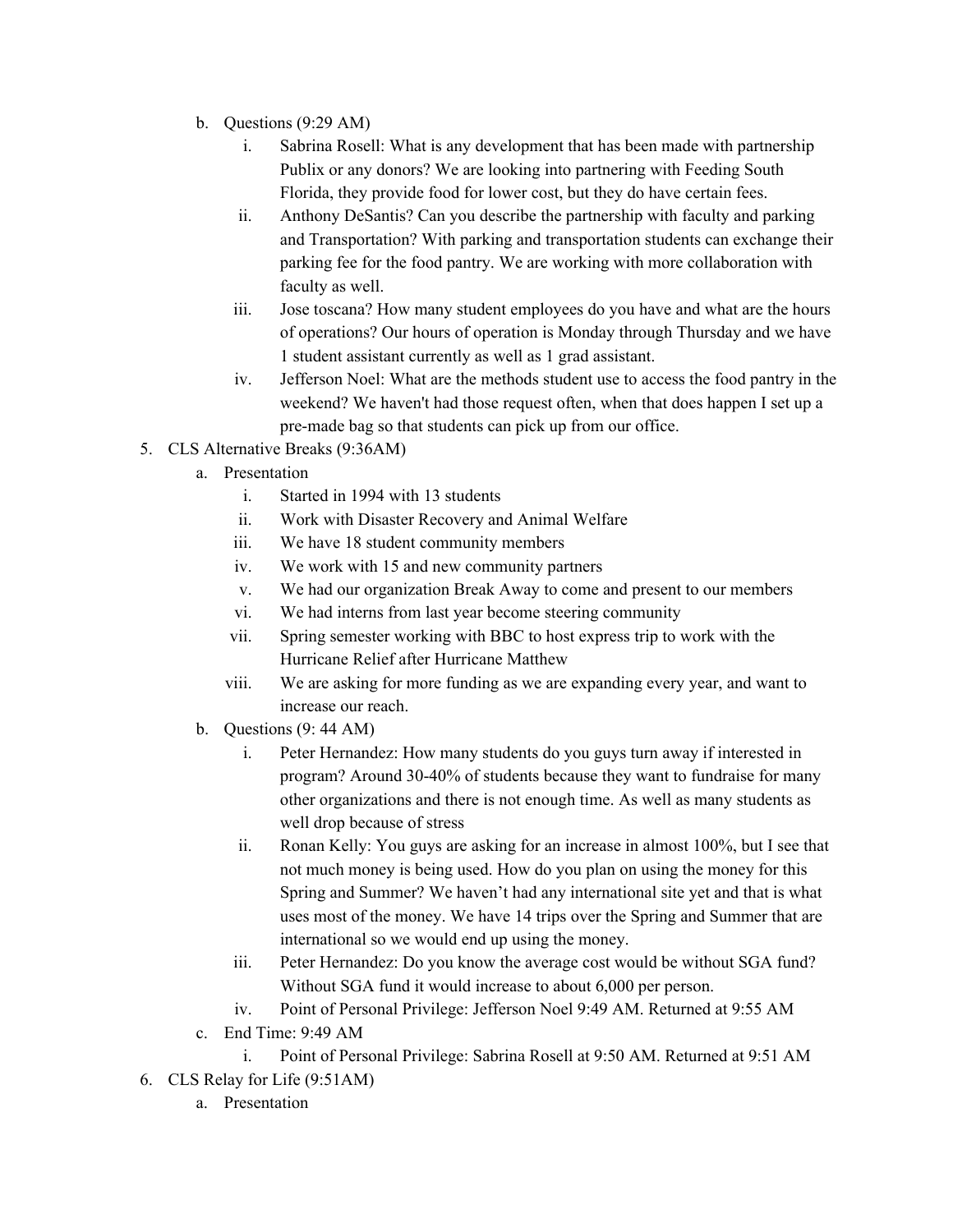- i. The student planning committee at FIU strive to create a celebration of life, recognizing those who have survived cancer, and remember those who have passed.
- ii. The 16th Annual Relay for Life of FIU will take place on Friday, March 1st at the Ryder Business Building Loop.
- iii. FIU has raised over 1.2 million to ACS since 2004
- iv. For our 2018-2019 event goals, we expect to have 50-70 teas and well as approximately 1,000 participants. We also want to display 2,000 dedicated luminaries throughout the Ryder Business Loop.
	- 1. We hope to raise \$1,000
- v. CLS students at FIU appeared to be performing at a high level academically.
- b. Questions (9:58AM)
	- i. Peter Hernandez: Is there any way we can track the demographics of the students that attend Relay for Life? The problem is that there are many entrances around the building, so it is difficult to keep track of the attendance. Are numbers usually come from those that sign up and buy tickets for the event online. It would cause money to fence an entire area to provide a proper entrance and exit to properly track the attendance.
	- ii. Brandon Aquino: What is your engagement on BBC, Engineering Campus and I75? We don't have accurate data, but we have had 5 teams from BBC and we do not have strong engagement from I75
	- iii. Ronan Kelly: With the current request seeing as it is the same as last year, will you be able to promote and market to the other campuses? Yes, we are asking for the same because there hasn't been a big increase to ask for more money. A lot of the money goes to the cleaning process needed for the event.
- c. Ends at 10:03 AM
	- i. Point of Personal Privilege: John Habib 10:04AM. Returned at 10:06AM
	- ii. Point of Personal Privilege: Ronan Kelly 10:04AM. Returned at 10:08AM
- 7. CLS Roarthon (10:04AM)
	- a. Presentation
		- i. \$1 million fundraised since 1997
		- ii. 100% of general donation benefit Nicklaus Children's Hospital
			- 1. 22% goes towards medical equipment, update building and technology
				- 2. 8% goes to parental education
				- 3. 15% goes towards special services
				- 4. 17% goes for research
		- iii. 50+ student leader positions
		- iv. 10+ events throughout the year
		- v. We have almost doubled in revenue since last year.
		- vi. Increase in student registration from 160 to 320
		- vii. Reasons for budget increase
			- 1. Stage rental
			- 2. Cost of renting the Wellness & Recreation Center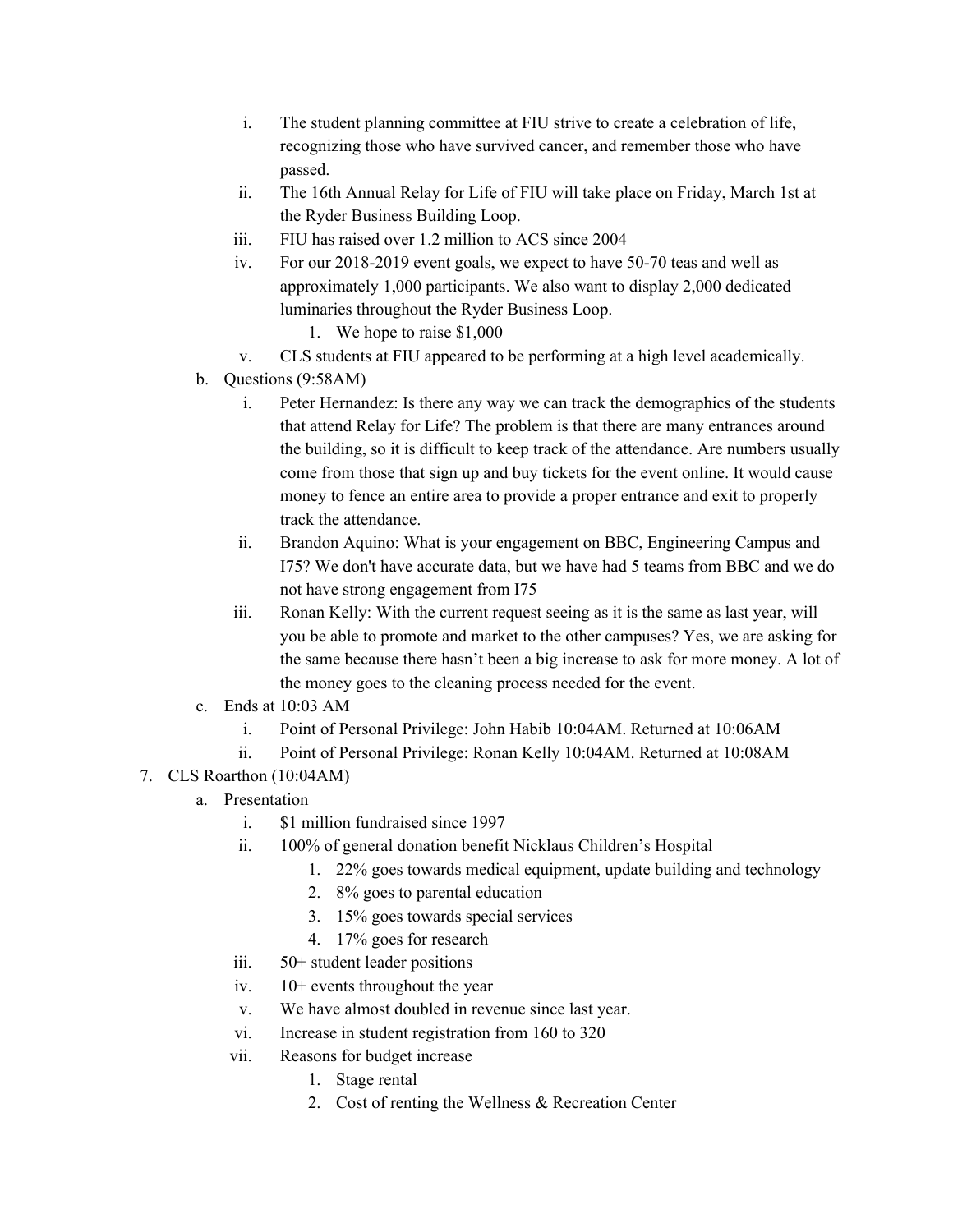- 3. Cost & Requirement of Facilities Maintenance
- 4. Transition from image of annual Dance Marathon to "Year-long fundraising organization"
	- a. More events throughout the year
- b. Questions (10:13 AM)
	- i. Peter Hernandez: What are you guys paying for the Wellness Center? We are paying to be staffed, so if something we to happen or we need aid there is staff present to assist.
	- ii. Sabrina Rosell: In years past have you had to pay that? Last year we payed \$7,000 in other years we did not have to pay as much.
	- iii. Sabrina Rosell: With athletics in the past have they charged you? No, because they got a new stage, I believe they started charging us.
	- iv. Jeff: How did you come up with the date? We have had many students come in and do homework because it was close to finals, so we moved the date a week before to give time for final.
- c. Peter Hernandez moves to extend time by 2 minutes. Jefferson Noel seconds. Motion passes.
- d. Ends at 10:20 AM
- 8. Graham University Center (10:23 AM)
	- a. Presentation
		- i. 2017 3.76 million total traffic
		- ii. 2018 4.31 million total traffic
		- iii. Request funding to improve the flooring around Graham Center
		- iv. Request \$1,799,207.55
		- v. We are making this request for aesthetics purposes as well as for safety reasons.
	- b. Questions (10:30AM)
		- i. Peter Hernandez: You mentioned that you brought this up to Business Service? Yes, if anything doesn't necessarily pertain to their business they cannot give more money that what they already give us.
		- ii. Brandon Aquino: How come GC is not in the CITF and PICO funding? FOR CTIF and PICO a huge amount of the money went towards the Wellness & Recreation Center and there is money saved already for the future plans next year.
		- iii. Anthony DeSantis: What is the potential cost increase? We estimated that number to be close to \$1 million.
	- c. Ends at 10:36 AM
- 9. FIU in DC (10:39AM)
	- a. Presentation
		- i. 2018-2019 Allocation \$26,664.07
		- ii. 2019-2010 Request \$36,186.50
		- iii. Asking for more funding due to increase in participation rate
		- iv. All requested allocation increases are for programming
		- v. Est. per student who interned, participated in fy0in, advocacy trip: \$49.10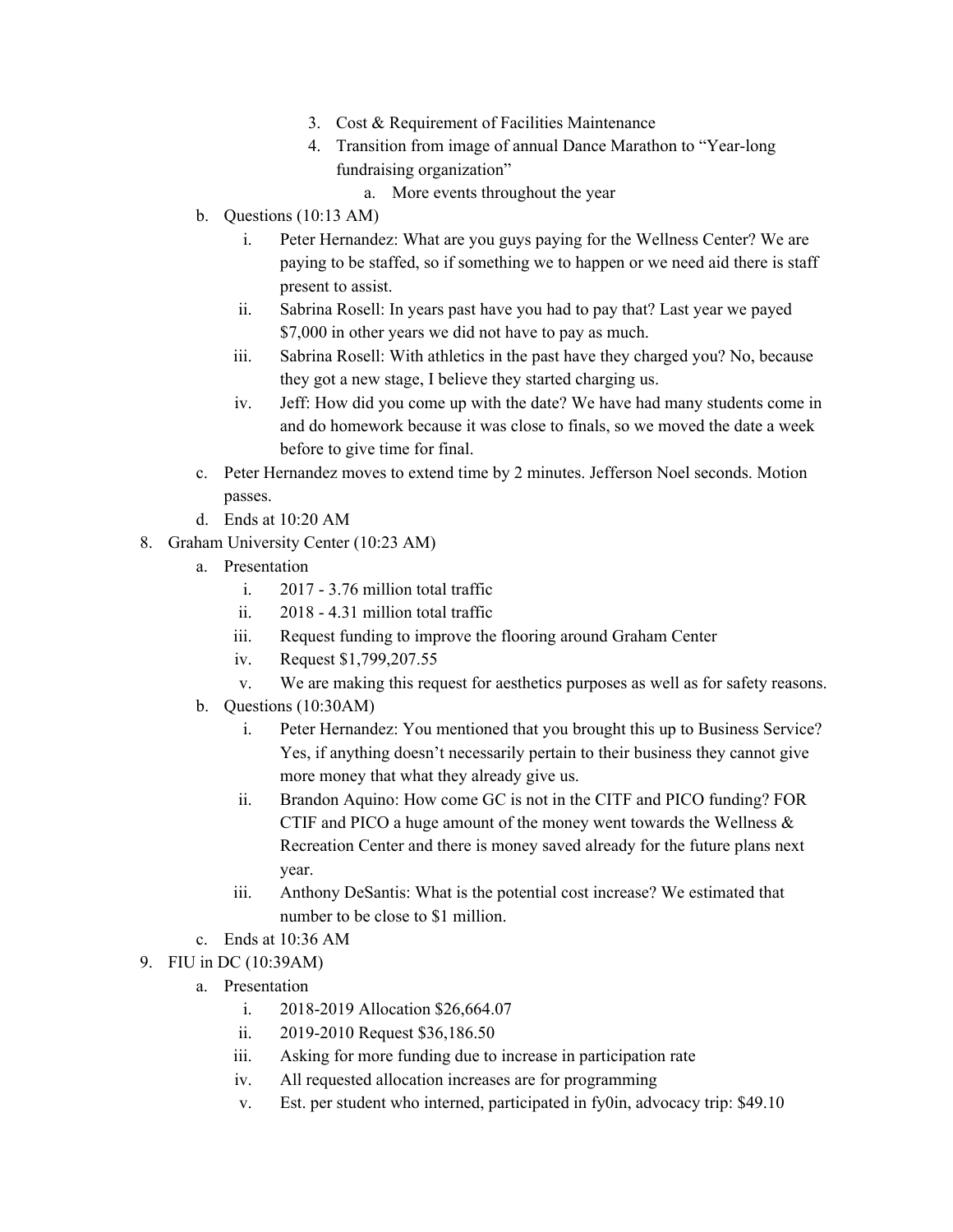- vi. We had 24 advocacy fly0ins or delegation visits.
- vii. 543 students interned, enrolled in classes, or participated in fly0ins and career seminars.
- viii. Four credit-earning courses were offered in-person or virtually
- ix. 85 students interned in Washington, D.C
- x. Hosted 71 events, national dialogues, and over 1,500 individuals to support our research portfolio and student success.
- xi.
- b. Questions (10:46)
	- i. Peter Hernandez: How many students currently participate in FIU in DC according to the last fiscal year? About 450 students
	- ii. Jefferson Noel: Tell me a little bit of advocacy support? That advocacy piece is where we do the government relations.
	- iii. Mitra Ahmadinejad: What part goes into giveaways? Our giveaways goes into books or jackets and shirts by fly-in.
- c. Ends at 10:52 AM
- d. Point of Personal Privilege: John Habib at 10:53AM. Returned at 10:58AM
- 10. Homecoming (10:54AM)
	- a. Presentation
		- i. Created the new tradition: the Uncaging
		- ii. Ran the smoothest Homecoming Parade
		- iii. 2018-2019 Budget 447,716.21
		- iv. 2019-2020 Budget Request 501,283
			- 1. Funding request for communication and reach out to people
			- 2. Funding request for permits, police, facilities, parking, and security fees.
			- 3. Expand the number of booths and activation station for The Uncaging event.
			- 4. Funding request for increase in stipends
			- 5. Funding request for online
				- a. Planning to live stream Panthers Got Talent and Court Pageant
		- v. We would like to increase participants numbers by 50% as well as vendor and tabling numbers by 20%
	- b. Questions (11:04AM)
		- i. Mitra Ahmadinejad: What is the per stipend increase amount? We are asking for an increase of \$3,000.
		- ii. Sabrina Rosell: One of the issues I heard from students was the issue of purchasing tickets, how to you plan to improve that? We are working with the One-Stop office to see if we can do something online, but we are working to make the event easier this year.
	- c. Ends at 11:07 AM
- 11. International Student and Scholar Services (11:09AM)
	- a. Presentation
		- i. Total number of International Students at  $FIU = 3,764$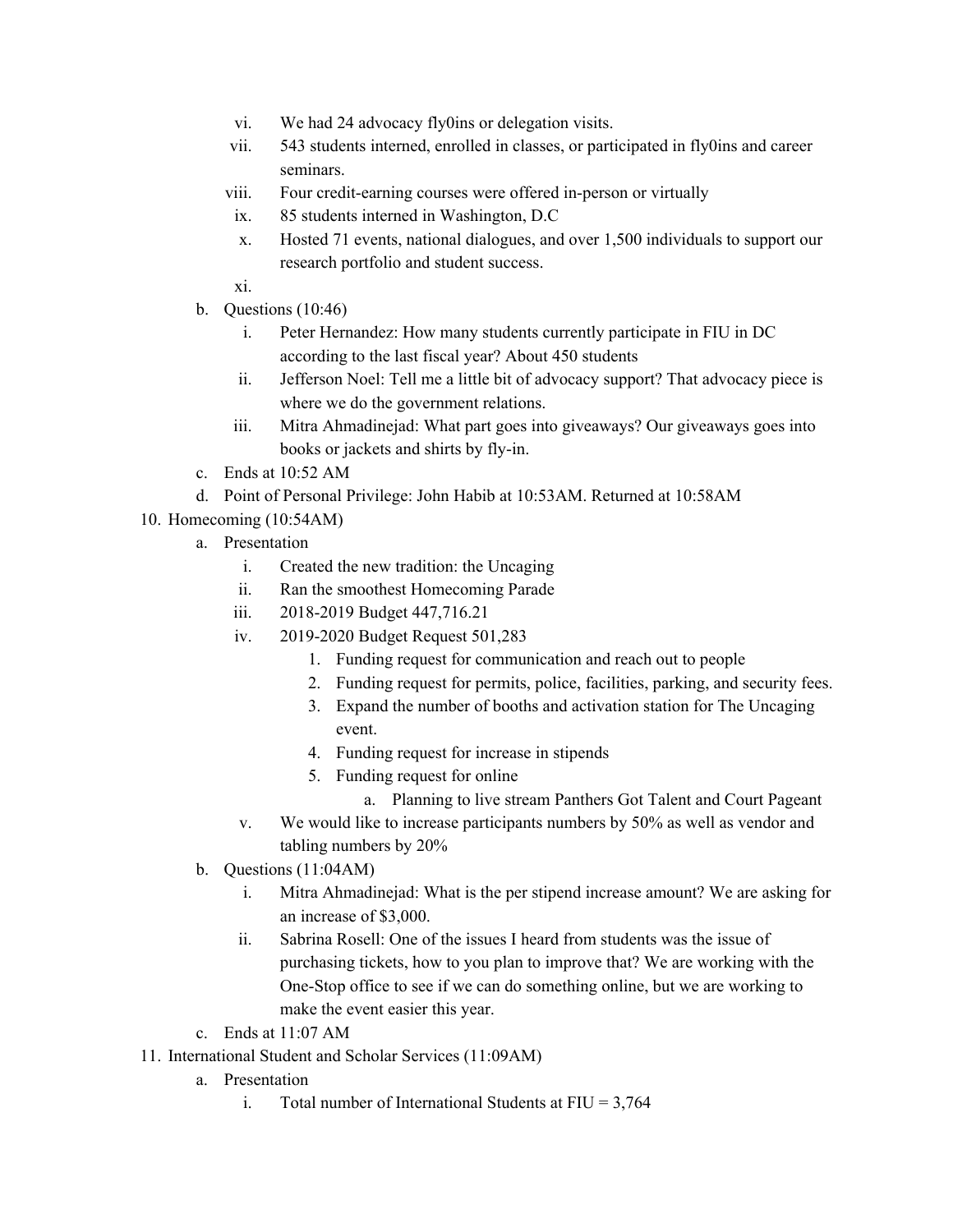- ii. Funding provides
	- 1. More than 25 different events and programs @ MMC and BBC
	- 2. Expecting to attract more than 2,000-3,500 participants
	- 3. Impact on Student Goals
		- a. Peer Mentor Program- Benchmark model that other institutes wish to implement
		- b. Implemented Online Surveys
- iii. BBC/MMC Average cost per student approximately \$7- \$11
- iv. FY 2019-2020 Requested amount to be shared between MMC/BBC: \$17,540
- b. Questions (11:18 AM)
	- i. Peter Hernandez: How much I does ISSS get from auxiliary funds? That is something new so I can get that information from my director.
	- ii. Peter Hernandez: Do you guys support online students? Students cannot be fully online because of the F1 Visa.
	- iii. John Habib: How many of these programming have been catered to BBC students? BBC have their own Miami Tours, a Thanksgiving Dinner, as well as the Cultural Coffee Hours. Most of these events are duplicated at BBC.
- c. Ends at 11:23 AM
- d. Personal Point of Privilege for Jefferson Noel at 11:23AM. Returned at 11:25 AM.
- e. Personal Point of Privilege for Lorenzo Corea at 11:23AM. Returned at 11:25AM.
- 12. Student Conduct & Conflict Resolution (11:25AM)
	- a. Presentation
		- i. In 2017-2018 SCCR processed about 688 admission clearance cases, 671 conduct cases, and 121 Educational Conversations.
		- ii. To date SCCR processed 341 admissions clearance cases and 250 conduct cases, and 51 Educational Conversations
		- iii. The SCCR proposal for the 2019-2020 year is to fund the ongoing growth and development of educating students on the Student Code of Conduct and the potential consequences of their behavior.
		- iv. Our proposal covers expenses in areas:
			- 1. Conduct Database and Assessment
			- 2. Student Code of Conduct and Academic integrity Awareness
			- 3. Student COnduct Committee Training
			- 4. Civility Initiative Programming
		- v. We are asking for funding for the additional training material for the training of more students and faculty.
		- vi. Funding Sources
			- 1. E&G funds
		- vii. Applicability and Benefit to all students both online and on-campus.
	- b. Questions 11:35AM
		- i. Jefferson Noel: Can you tells us about the events you have done? This year we have done events such as the Civility event as as well Student-Parent event. We plan on doing the Know the Code Civility event this year.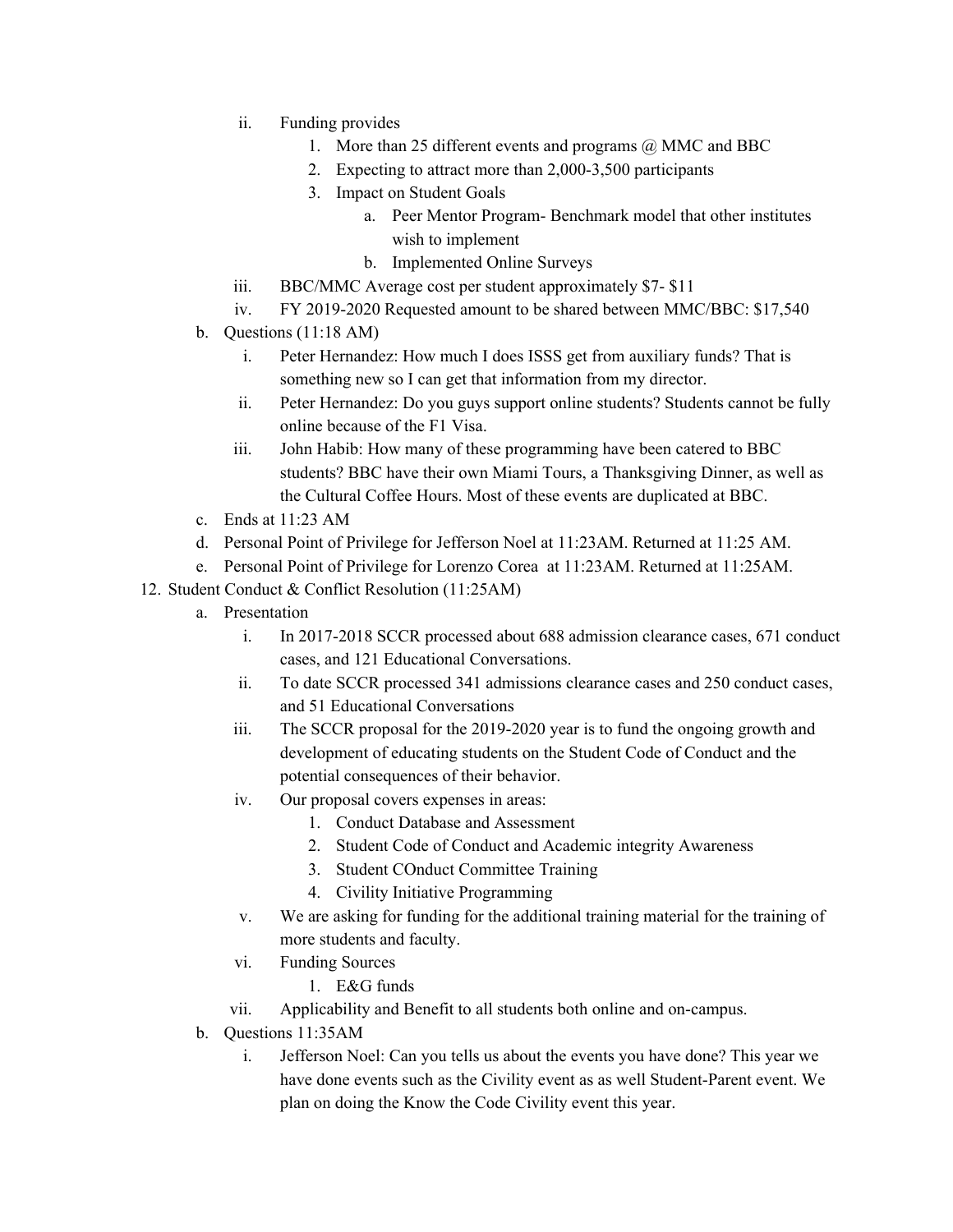- ii. Brandon Aquino: You mentioned you are working on the video, when will that be finalized? We plan to do the filming over Spring Break and have it done before the semester ends.
- c. Ends at 11:40AM
- 13. Student Ambassadors (11:42AM)
	- a. Presentation
		- i. Trail of the Torch Event Largest tradition event with over 1200 in attendance 1. Requesting \$12,500 (MMC) and \$1,400 (BBC)
		- ii. Day of Giving
			- 1. Requesting \$12,300
		- iii. Annual Kissing Bridge Event
			- 1. Requesting \$1,500
		- iv. Ambassador Training and Recruitment
			- 1. Requesting \$400 for 50 Ambassadors
		- v. Conferences
			- 1. Requesting \$9,705
		- vi. Freshman Convocation
			- 1. Requesting \$3,495
		- vii. Giveaways and Marketing
			- 1. Requesting \$9,750
	- b. Questions (11:48AM)
		- i. Jefferson Noel: How do you plan on paying for the events coming up on Spring Semester? We have \$2,500 that will go into our events such as the Kissing Bridge
		- ii. Ronan Kelly: Seeing as there is a 100% increase in marketing, do you plan to have more presence in both campus but especially in BBC? Yes, absolutely. One of the things we want to do is increase presence.
	- c. Ends at 11:53AM
	- d. Jefferson Noel moves to have a 5 minute recess. Brandon Aquino seconds. Motion passes.
	- e. Recess ends at 12:06PM
- 14. Black Student Union (12:06PM)
	- a. Presentation
		- i. 2019-2020 Priorities
			- 1. Increased programming
				- a. We want to increase our programming for Black History Month
				- b. Educational Programming
				- c. Spirit Programming
			- 2. Rebranding
				- a. We have been revising our Constitution
			- 3. Leadership Development
				- a. Develop Executive Board
				- b. Develop general body/ Committee Members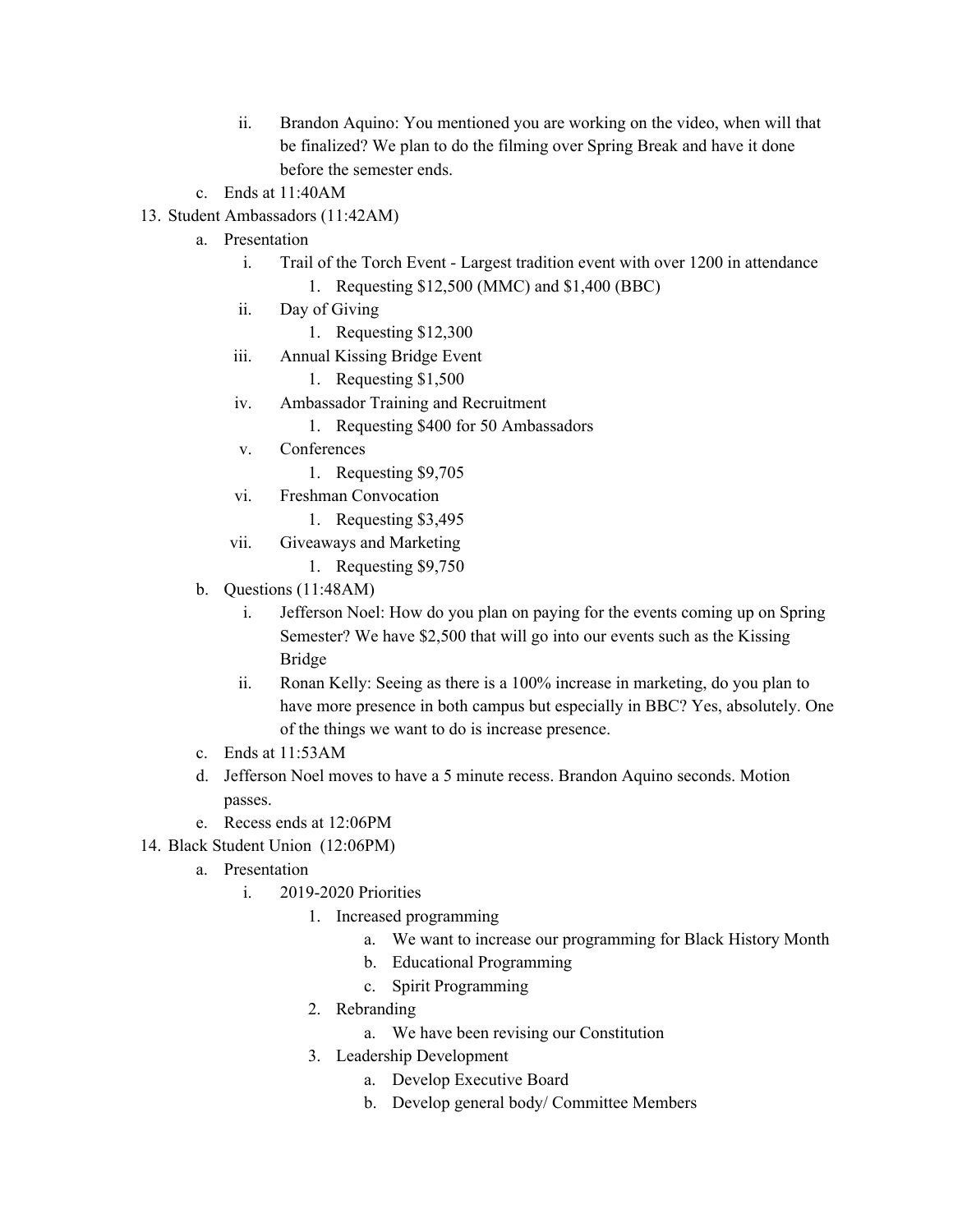- 4. Student Support and Access to Resources
- ii. BSU DC Fly-In
	- 1. October 16th- 18th
	- 2. 11 Students Sponsored
- b. Questions (12:14PM)
	- i. Peter Hernandez: There were no actual participation numbers in the sheet? We can send that information to you.
	- ii. Brandon Aquino: What are the numbers of participants? We have around 2,600 participation accessing Panther Connect.
	- iii. Brandon Aquino: What does your re-branding consist of? We want to implement more programming and make it at a larger scale
	- iv. Jefferson: What are some examples are you planning to implement in regards to increase programming? We are planning on having Culture Fest event and we want to incorporate lectures as well. And we want to make sure Our FIU DC Fly-In is a recurring experience.
	- v. John Habib: I see there is a big difference between marketing and requesting, are there anything you guys are going to do differently? We want to start doing different series online to make sure students are engaging and we want to make sure we have the proper equipment to complete this.
- c. Ends at 12:20PM

## 15. Student Media (12:22PM)

- a. Presentation
	- i. We have an annual BootCamp where we bring people from Miami Herald and professionals from the industry to talk to students.
	- ii. Platforms
		- 1. PantherNow (print)
		- 2. PantherNow.com
			- a. PantherNow TV
		- 3. The Roar
		- 4. Newsletter
			- a. 1,294 subscribers
	- iii. 2019-2020 Budget Request
		- 1. Student Staff
		- 2. Office Coordinator
		- 3. Fixed Costs
		- 4. Promotions
		- 5. Events
		- 6. Online
		- 7. Other
- b. Questions (12:48PM)
	- i. Peter Hernandez: If you can give me a breakdown of Student media, my understanding is that you have 2 radios? We have 3 different signals, but it is 1 signal that is rebroadcasted.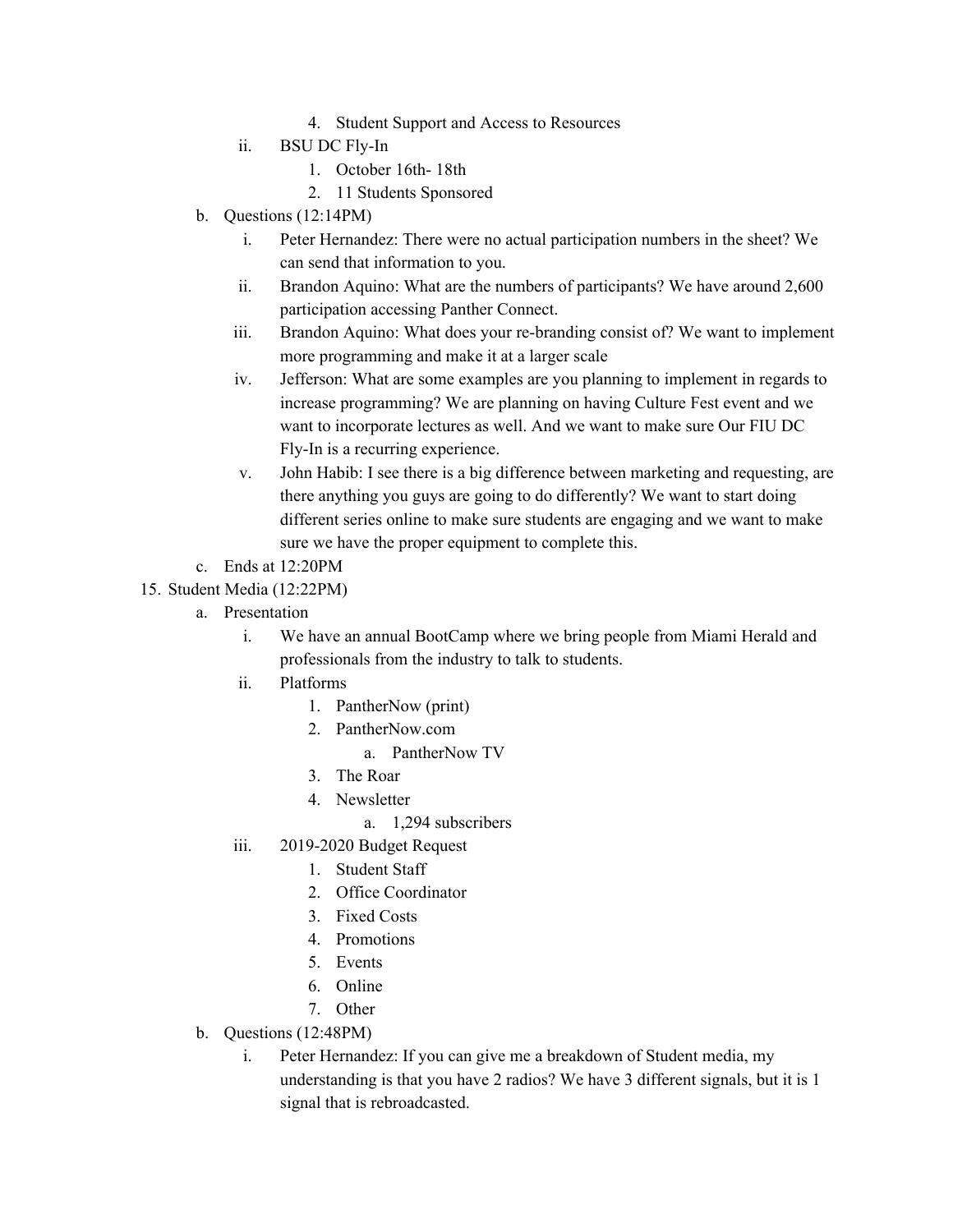- ii. Peter Hernandez:Do you have numbers on how many people listen to the radio? We can only get that number through streaming.
- iii. Peter Hernandez: Around approximately, how much do students get paid? .That is tough to say because a lot of our writers get paid by piece, when you get something printed or when you get something on the website.
- iv. Brandon Aquino: How are you engaging in services with offices in FIU like Career and Talent Development? Our first service mainly is to provide news to the students. However, we did partner with SPC and we are looking to continue partnering with other groups.
- v. Mitra Ahmadinejad: Why does PantherNow and The Roar need different telephone services. We have different office and each offices do different task that require different phones.
- vi. Peter Hernandez: Have you looked into CARTA in aiding to relieve some of the expenses? The problem is that we are separate entities and we are under Student **Affairs**
- c. Peter Hernandez moves to extend question and answer period by 5 minutes. Motion passes.
	- i. Jefferson Noel: How do you plan on using the marketing and promotional line items differently? We would like to do more recruiting events and have more giveaways to offer for our students. Our promotions are more on the event side, such as having giveaways during tabling. The marketing line item includes the marketing and promotions outside of events.
- d. Ends at 1:03PM
- e. Personal Point of Privilege for Peter Hernandez at 1:03pm. Returned at 1:13pm
- f. Sabrina moves for a 10 minute recess to be resumed at 1:13pm. Brandon Aquino seconds. Motion passes.
- 16. Student Life Awards (1:13PM)
	- a. Presentation
		- i. Total of 20-25 awards annually
		- ii. The Costs
			- 1. Allocation \$13,500
			- 2. Overhead \$704
			- 3. Awards \$3900
			- 4. Materials/supplies \$150
			- 5. Catering \$6773
			- 6. Certificates \$250
			- 7. Event programs \$423
			- 8. Event decor \$1500
			- 9. Total \$13,500
		- iii. New Request for OpenWater License \$4,500
	- b. Questions (1:24PM)
		- i. Jefferson Noel: With the OpenWater License, after you have access can other award ceremonies have access to it? Yes, but the prices vary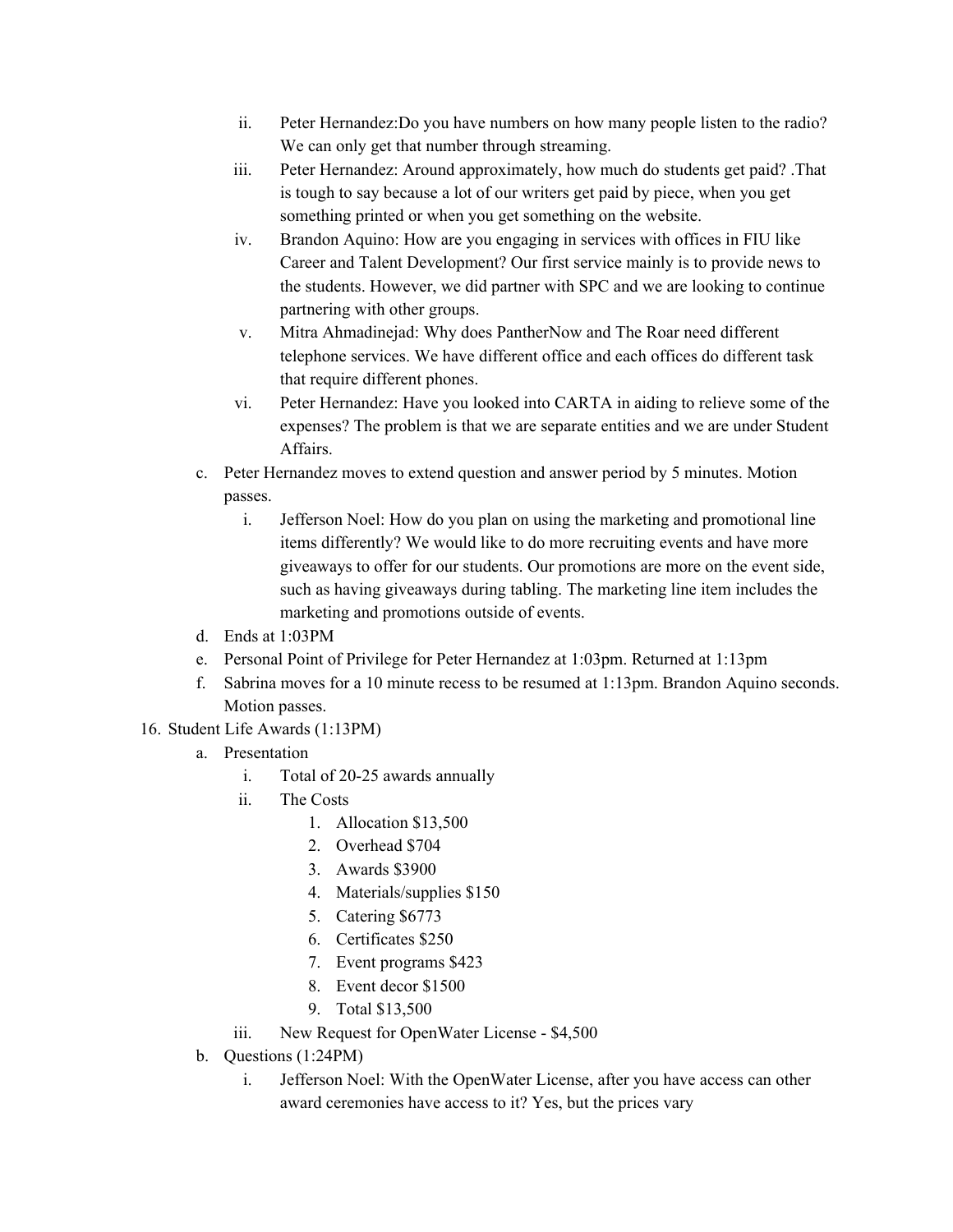- c. Ends at 1:25PM
- 17. Student Affairs Graduate Association (1:27PM)
	- a. Presentation
		- i. SAGA Days "Assistantship Interviews"
		- ii. SAGA Retreat
		- iii. BGSU Exchange Partnership with Bowling Green State University
		- iv. Accomplishments
			- 1. Homecoming Torch Bearer
			- 2. Placement in NASPA Florida Case Study
			- 3. Involvement in SGA and GPSE
		- v. Current Budget Allocation \$5,249.99
		- vi. PPE Requested Increase of \$750
			- 1. No longer receiving supplemental funding from the Division of Academic and Student Affairs.
		- vii. SAGA Days Requested Increase of \$4,00
			- 1. No longer receiving supplemental funding from the Division of Academic and Student Affairs.
			- 2. We are responsible for feeding all participants for 5 meals
	- b. Questions (1:38 PM)
		- i. Jonathan Espino: Why the higher education program is not paying for SAGA Day? The higher education program do not work with our graduate assistants
	- c. Ends at  $1:39$  PM
- 18. Jefferson Noel moves for a recess until 1:55 PM. Brandon Aquino seconds. Motion passes.
- 19. Veteran and Military Affairs (1:59PM)
	- a. Presentation
		- i. Main funding request is support for Veteran programming
		- ii. 1,046 students served in FY 18-19
		- iii. Projected need
			- 1. FIU Annual Veterans Day Celebration Breakfast \$10,305
			- 2. Free Printing for Heroes Program \$3,507.39
			- 3. Graduating Veterans Recognition Ceremony \$16,145.98
			- 4. Travel for Staff Education Initiatives \$7,541.14
	- b. Questions (2:09PM)
		- i. Peter Hernandez: How many did you receive from A&S? We received \$21,000 in total.
	- c. Ends at 2:11PM
- 20. Orientation and Family Programs (2:15PM)
	- a. Presentation
		- i. SROW event
		- ii. 2019-2020 Events Request
			- 1. Orientation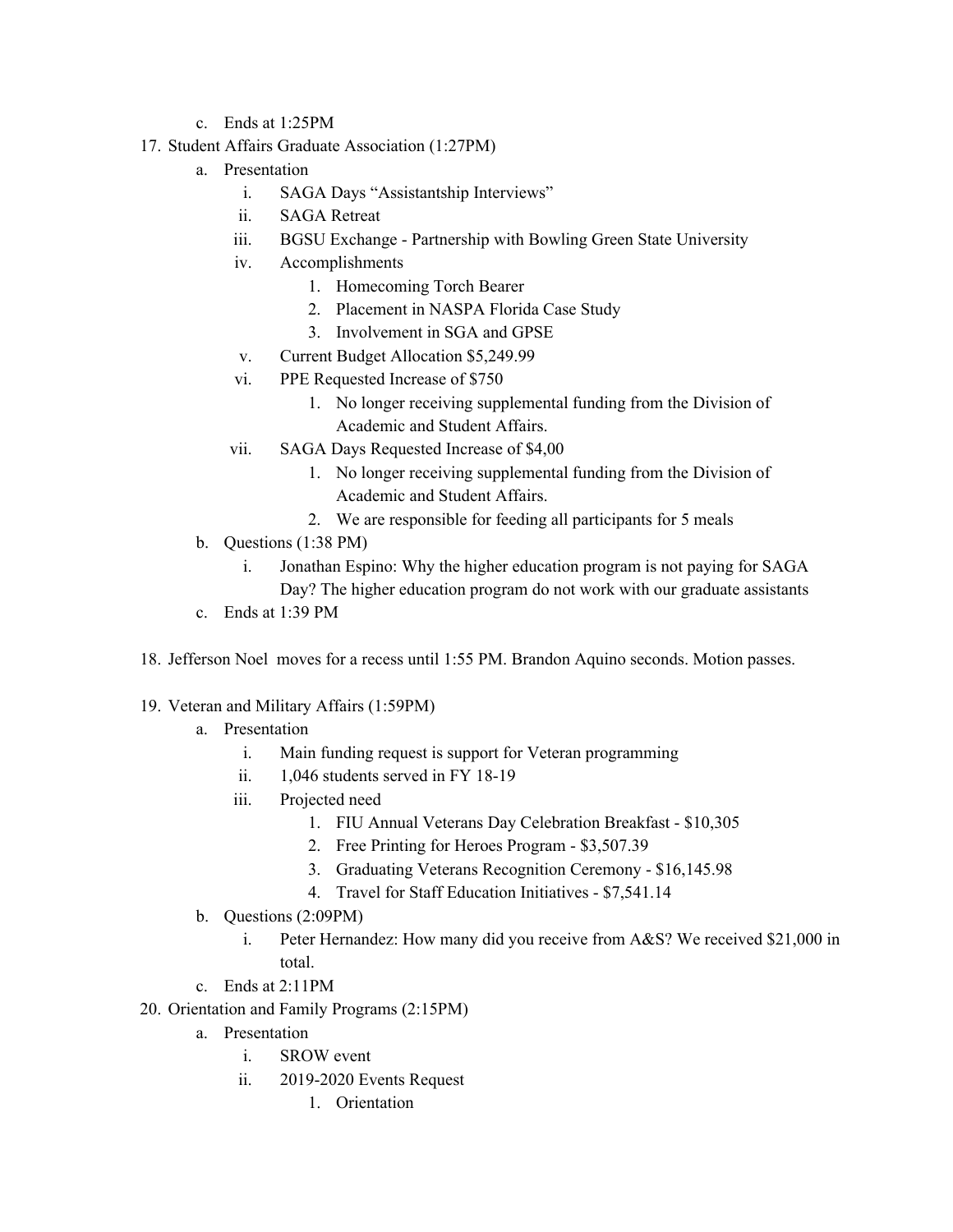- a. Peer Advisor Salaries -\$90,000
- b. FIU T-Shirt \$30,000
- 2. Panther Camp
	- a. Transportation \$20,000
	- b. Panther Camp Facilitator Stipend \$22,000
	- c. Participant Food/Lodging \$55,000
	- d. Panther Camp T-Shirt \$5,000
- 3. Parent & Family Day
	- a. Decorations \$500
	- b. Space/Media Services \$1,500
	- c. Brunch \$1,500
	- d. Alumni Tailgate \$700
- iii. 2019-2020 Travel Requests
	- 1. Extended Orientation Institute
		- a. Transportation \$5,300
		- b. Registration \$900
		- c. Lodging \$1,000
		- d. Incidentals \$300
		- 2. Southern Regional Orientation Workshop
			- a. Transportation \$7,000
			- b. Registration \$7,000
			- c. Lodging \$5,000
			- d. Incidentals \$500
- b. Questions (2:25PM)
	- i. Brandon Aquino: Previously where did the T-shirt fund came from? Originally it was funded through the office of Orientation and Family Programs.
- c. Ends at 2:26 PM
- 21. Wellness and Recreation MMC (2:30PM)
	- a. Presentation
		- i. We would like to expand our athletic training services
		- ii. Provide a much-needed upgrade for the tennis center facility
		- iii. Student employees 263
		- iv. Visits 2017- 328,838
		- v. Visits 2018- 469,031 (280,442 Male/ 188,589 Female)
		- vi. We have 17 sports clubs
		- vii. Panther FIT Class Participation 8,872
		- viii. Request funding of \$250,000 for Tennis Court
	- b. Questions (2:44PM)
		- i. Peter Hernandez: Do you have a current breakdown of how your budget is being allocated? As far as full-time employee salary that is about \$825,000. OPS (Student Payroll) we are spending close to \$700,000, the rest is fixed cost.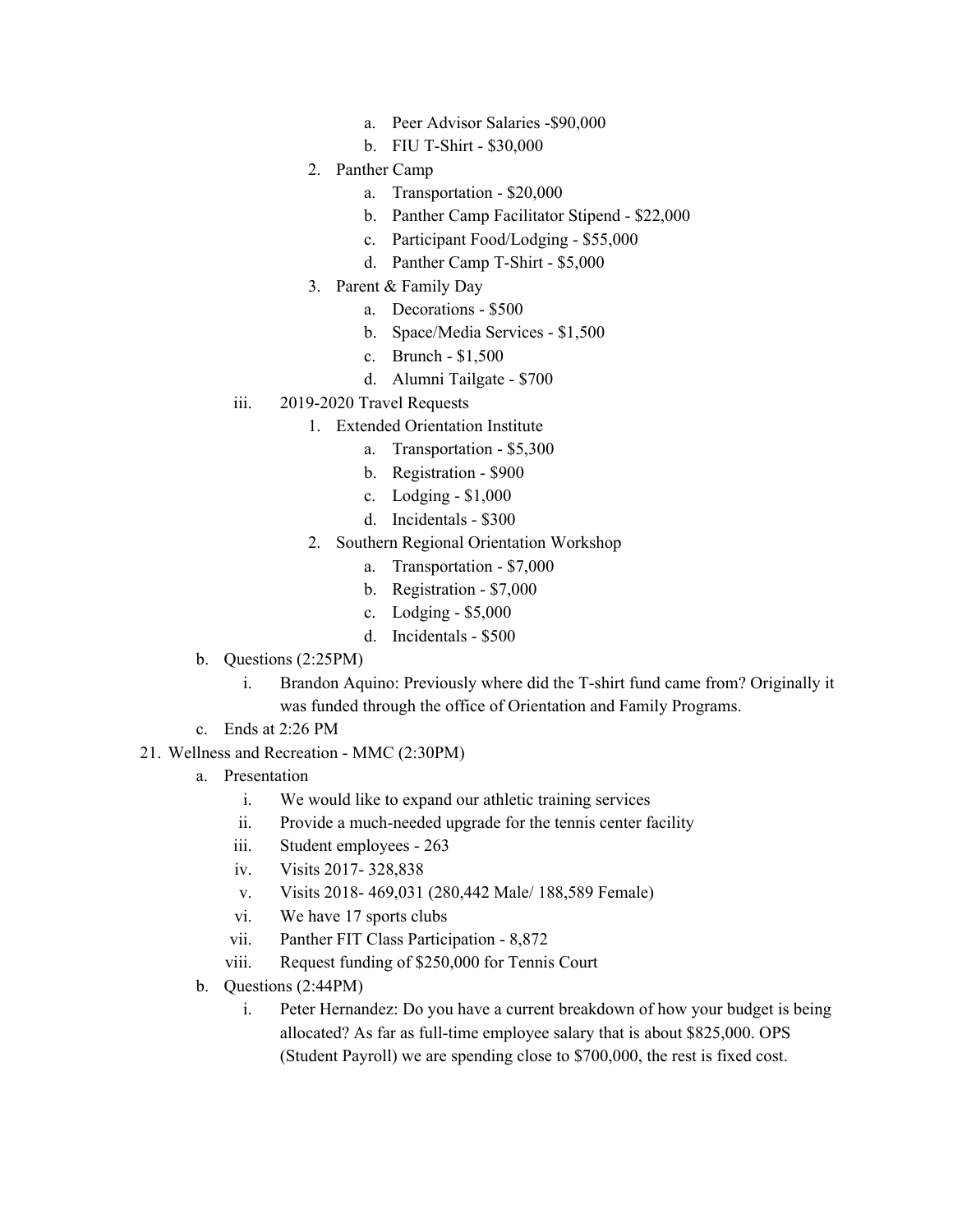- ii. Brandon Aquino: For the tennis court funding you are asking for, where is it going towards? The funds is going to athletics for them to resurface and redeem the tennis courts that need fixing, and then we would be getting their courts.
- iii. Jose Toscano: The position that has been requested has that been asked to the ENG side yet? No, this is the first request.
- iv. Jose Toscano: Aside from the tennis court is there anything else that might need some major maintenance? In the North gym, we want to re-do the lights. We want to fix the Blue and Gold Rooms on the second floor. As well as working on the outside storage at our facility.
- v. Peter Hernandez: You have an Online proposal? The online proposal is for our CSI software.
- vi. Sabrina Rosell: Earlier we heard of the fees that they have been charged to use the Wellness and Recreation center, we wanted to discuss with you how this increase came about? I am not aware of the request so I cannot tell you in detail where the increase occurred as well as the reason for an increase in the fee.
- c. Peter Hernandez moves to extend question and answer period by 5 minutes. Brandon Aquino seconds. Motion passes.
	- i. Peter Hernandez: Do you guys use outside entities for marketing and if so how much revenue? We do social media as well as bus advertisement and have a revenue of approximately \$70,000.
	- ii. Peter Hernandez: Do you guys do any partnership with BBC? We do, as far as our club sports programs we collaborate with them.
- d. Ends at 3:04 PM
- 22. FIU Online (3:09PM)
	- a. Presentation
		- i. Request of an annual \$362,164
			- 1. Online Student Help Desk \$152,975
			- 2. Student Contribution
				- a. 17-18 Actual: \$1.2 million
				- b. 18-19 Forecast: \$1.36 million
			- 3. Online Student Services \$209,189
		- ii. Our request is to support and provide the enhance student services and to develop and manage different strategies.
		- iii. Fall 2018 roughly 5,087 fully online students undergraduate & graduate
		- iv. Panther Den- Building affinity and enhance the student experience
	- b. Questions (3:19 PM)
		- i. Peter Hernandez: I see that your request is for OPS and 2 salary positions. Have you guys explored the possibility of making it a GA position instead of 2 salary position? That will not be a long term solution to our needs and a GA can only work 20 hours a week.
		- ii. Peter Hernandez: How many OPS students? We have around 14 at a time.
		- iii. Brandon Aquino: Of the two positions, which do you feel is the most important? I would have to say they are both equal in terms of performance, but in terms of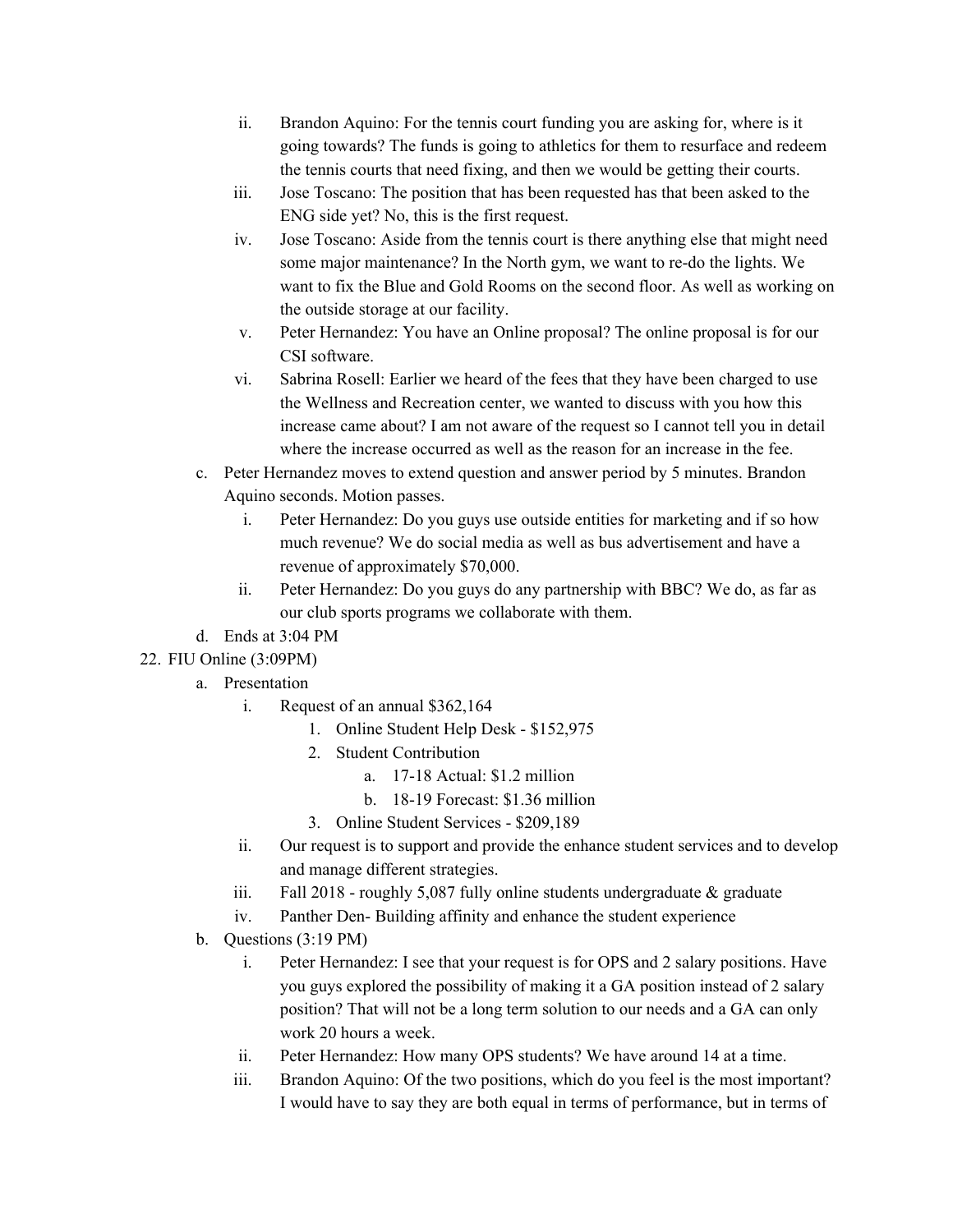the enrollment barrier is necessary to have students graduate. We can't help students graduate if they can enroll.

- c. Ends at 3:24PM
- 23. Academic and Career Success (3:31PM)
	- a. Presentation
		- i. Peer Mentor Program
		- ii. Measured Outcomes
			- 1. Peer Mentor Self Evaluations
			- 2. FTIC Peer Mentors
				- a. Retention rate with a 2.0 GPA
	- b. Questions (3:37 PM)
		- i. Peter Hernandez: How many hours a week will a Peer Mentor entail? We require 1 hour training day. We are asking to work about 3 hours a week.
		- ii. Ronan Kelly: How much were you allocated before? We have never received SGA funding before.
		- iii. Mitra Ahmadinejad : Is there an incentive for graduate students to be peer mentors? Currently we only cater to undergraduate students to be peer mentors.
		- iv. Peter Hernandez: So is a peer mentor that takes on 1 sls class get paid the same as another peer mentor who teaches more clases? We limit students to have only 1 or 2 classes, but yes they would get paid more.
	- c. Peter Hernandez moves to extend question and answer period by 5 minutes. Jefferson Noel seconds. Motion passes.
	- d. Ends at 3:43PM
- 24. Career and Talent Development (3:45PM)
	- a. Presentation
		- i. Some of the funding are for our events as well as new events.
	- b. Questions (3:47PM)
		- i. Peter Hernandez: I noticed there is not current
		- ii. Peter Hernandez: Is the programming college specific? Yes, we have staff specifically for colleges as well as major.
		- iii. Sabrina Rosell: How do you guys track the success of the services you provide to students? We have evaluations, we track traditional headcount to see the attendance.
		- iv. Ronan Kelly: Are the peer coaches a new thing? No, it was developed about a few years ago.
	- c. Sabrina Rosell moves to extend time by 5 minutes. Peter Hernandez seconds. Motion passes.
		- i. Sabrina Rosell: How do you guys target or translate your services to online students? The system is such an open market that we have companies everywhere. Our online students that can post their resume online. We provide services virtually and so we also do skype, adobe connect, and phone appointments.